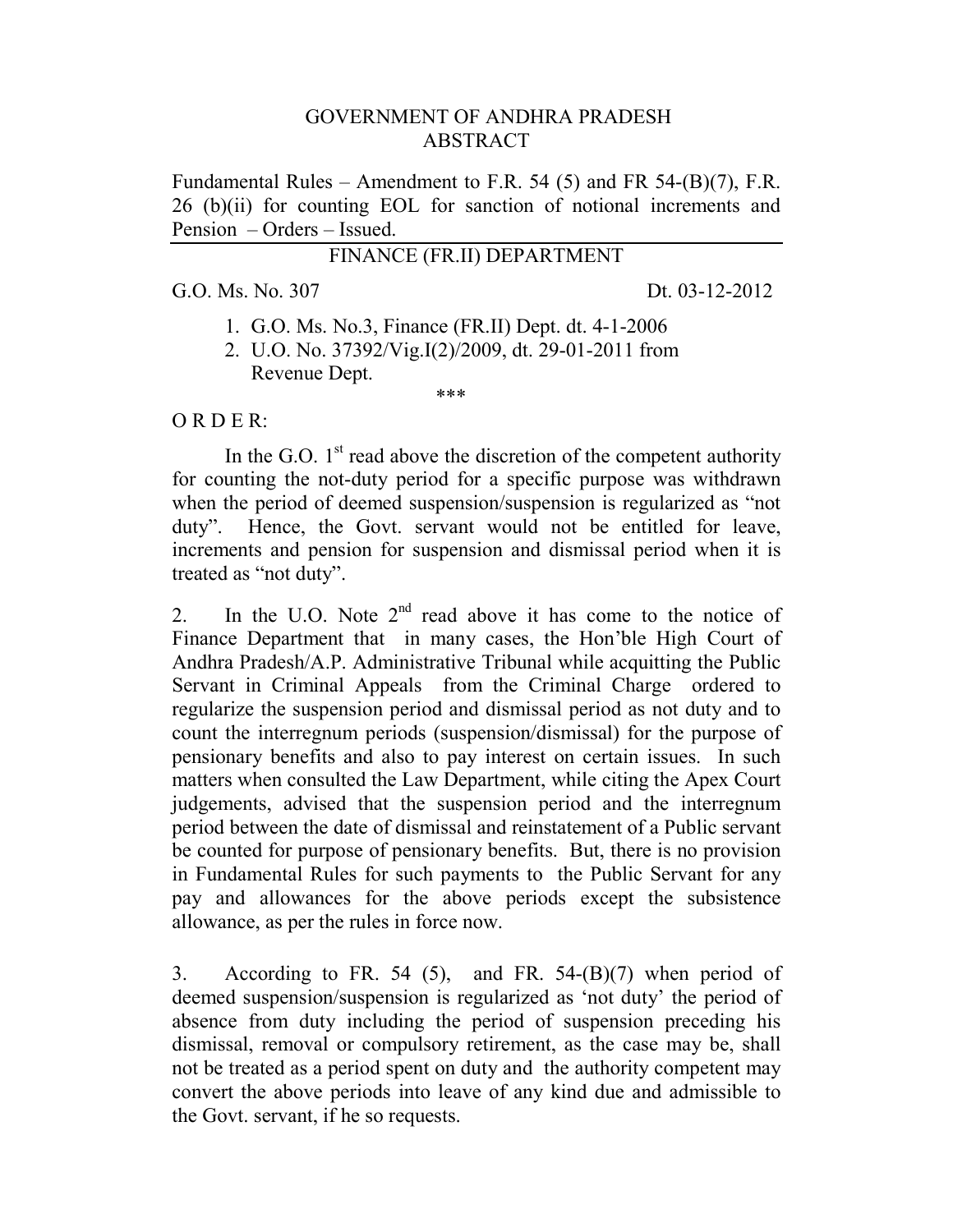4. It is observed that in cases where there is long pendency of litigation, there is no benefit due to conversion of leave of any kind due and admissible to the Public servant, since the Public servant would not have such long period of leave at his credit. Hence, if such long periods are treated as Extra-ordinary leave, they will not count for increments and affecting pay and allowances culminating in the reduction of pension which will be a double jeopardy on the public servant. The long pendency of the trial in lower court and also in Appellate Court may not be attributable to the public servant. In such cases there is case for counting the Extra-ordinary Leave granted for regularizing the suspension/dismissal period for the purpose of pensionary benefits and notional increments on the request of the individuals.

5. As there is no provision now in Fundamental Rules for counting the 'not duty' period for purpose of leave, increments and pension, Government after careful examination have decided to amend the clauses under FR. 54 (5) and FR. 54- $(B)(7)$  by adding the words "that the leave granted on EOL under the above clause, after exhaustion of other types of leave like Earned Leave, Half-pay Leave may be counted for purpose of notional increments and pension"

6. Further, a note may be added under FR. 26 (b)(ii) to the above effect.

7. Accordingly, the following notification shall be published in the Extraordinary issue of A.P. Gazettee.

# **NOTIFICATION**

 In exercise of the powers conferred by the proviso to article 309 of the constitution of India and of all other powers hereunto enabling, the Governor of Andhra Pradesh hereby makes the following amendment to the Fundamental rules as subsequently amended from time to time.

# AMENDMENT

In the said rules;

 i) under the proviso to sub-rule (5) of FR. 54, the following shall be added as Note " $(C)$ "

"that the Extraordinary leave granted after exhaustion of all available leave under the above clause may be counted for the purpose of notional increments and pension"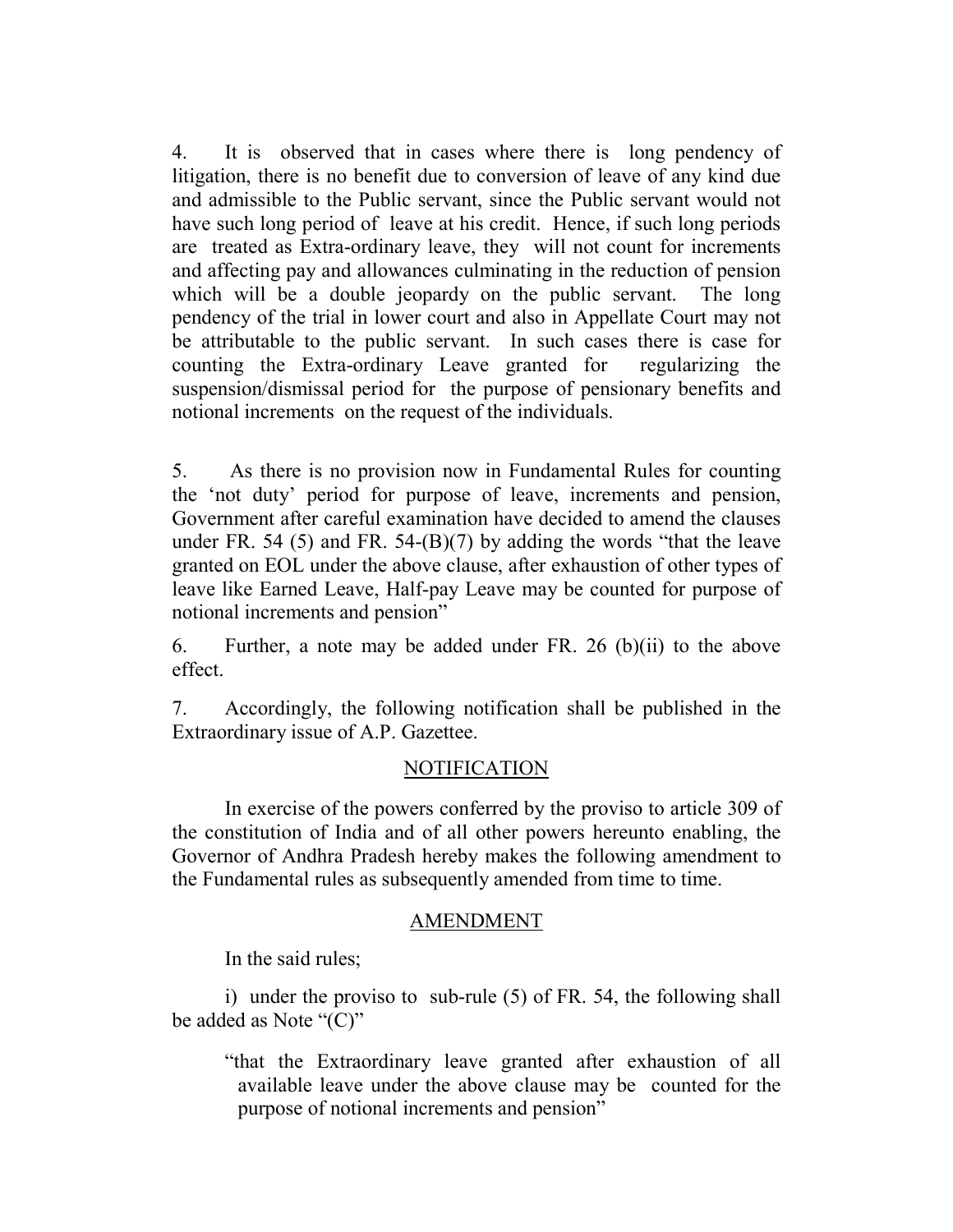ii) Under the proviso to sub-rule (7) of rule 54-(B) the following shall be added as Note " $(C)$ "

"that the Extraordinary Leave granted after exhaustion of all available leave under the above clause may be counted for the purpose of notional increments and pension"

iii) Under the proviso to FR. 26 (b) (ii) after the existing Note, the following shall be added as Note-2;

"The Extraordinary Leave granted on the request of the individual for regularization of the dismissal/deemed suspension/suspension period, after exhausting all the available leave may also be counted for the purpose of notional increments and pension"

(BY ORDER AND IN THE NAME OF THE GOVERNOR OF ANDHRA PRADESH)

# DR. D. SAMBASIVA RAO PRINCIPAL. SECRETARY TO GOVT. (FP)

#### To

All the Departments of Secretariat (10 copies each)

The Accountant General, AP., Hyderabad (20 copies)

The Accountant General, AP., Hyderabad (by Name)

The Pay & Accounts Officer, Hyderabad.

The Secretary to Governor, A.P., Hyderabad.

All Secretaries to Government.

The Private Secretary to the Chief Minister and Private Secretaries to all Ministers.

All the Heads of Departments (including Collectors and District Judges).

The Registrar, High Court of Andhra Pradesh, Hyderabad (with Covering Letters)

All the District Treasury Officers.

The Secretary, Andhra Pradesh GENCO/TRANSCO]

The General Manger, A.P., State Road Transport Corporation, Hyderabad (with covering letter).

All District Educational Officer.

All the District Development Officer.

All District Panchayat Officers.

All Secretaries of Zilla Grandhalaya Samsthas through Director of Public Libraries, Hyderabad.